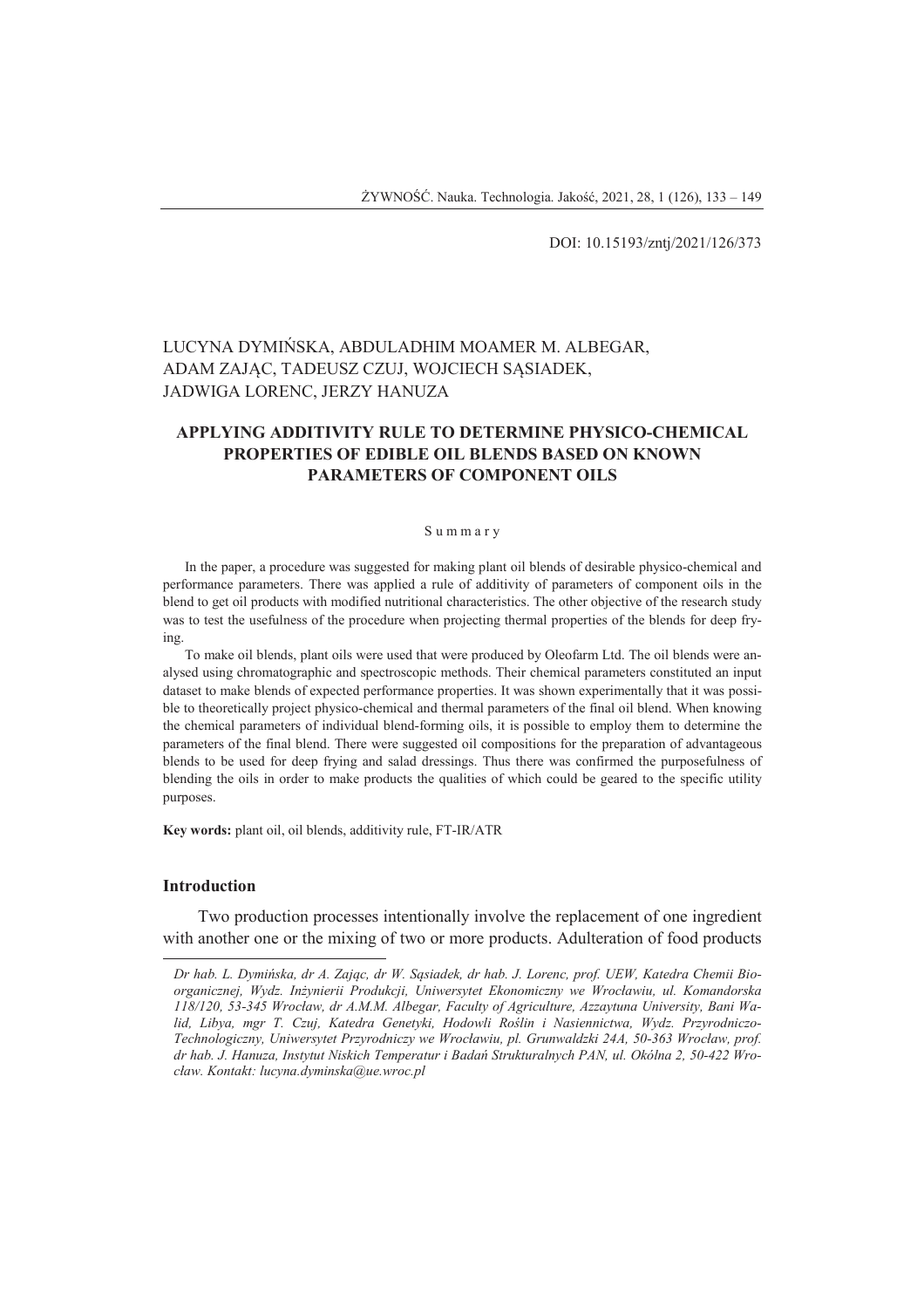is one of them. It takes place in the case of high-cost and high-quality oils, e.g. olive oil, which are often subjected to adulteration with other edible oils of a lower value [14]. This type of falsification affects the quality of fine oil and food, where olive oil is a component [5]. The second process often applied to oils is blending the products derived from many different varieties, regions and countries. Sometimes the oils from various sources and years are blended to create an individual taste. Moreover, some oils are suitable for high-temperature frying, above 230 ºC, owing to their high smoke point. Particularly the following oils are preferred for cooking in different countries: avocado, palm, peanut, rice bran, safflower, sesame and sunflower [6]. Palm oil contains more saturated fats than other oils and therefore it can resist high heat during deep frying and oxidation in comparison with the highly unsaturated vegetable oils. The oils are often blended to create the most suitable blend for high-temperature frying and baking [8].

The thermal behaviour of rice bran, sunflower oils and their blends was examined in terms of changes in their physico-chemical parameters, such as acid value, iodine value, colour value, peroxide value and fatty acids content. The analysed oils and their blends were used to deep fry dried potato chips in the repeated deep frying processes; those oils and their blends showed excellent thermal stability. Particularly useful proved model blends consisting of 60 % of rice bran oil and 40 % of sunflower oil [18]. Similar research studies were conducted for blended and interesterified mixtures of coconut oil or palm oil with rice bran oil or sesame oil. Their compositions and thermal profiles were determined by differential scanning calorimetry and an HPLC technique [22].

Tekin et al. [25] selected other oils to study physico-chemical changes induced by heat at the frying temperatures. They determined chemical (free fatty acids content, peroxide value, iodine value) and physical (viscosity, refractive index, colour) properties of hazelnut, olive-pomace, grapeseed and sunflower oils. The best thermal performances were found for hazelnut and olive-pomace oils [25]. Moreover, hazelnut oil was found to exhibit better stability than those of corn and sunflower oils [28]. The thermal stability of selected active components (mainly phenolic compounds) of extra virgin olive oil was analysed and it was found that the conventional heating caused their clear degradation [1].

In addition, the research was conducted on the stability of essential oils stored under different conditions [27]. Using chromatographic and chemical methods, there were studied oxidative changes in sunflower, grape seed, soybean, corn and olive oils caused by a frying temperature. It was reported that olive oil had a better stability against thermal oxidation compared to those of polyunsaturated oils. On the other hand among the unsaturated oils, corn and soybean oils are most resistant to degradation at a frying temperature [20].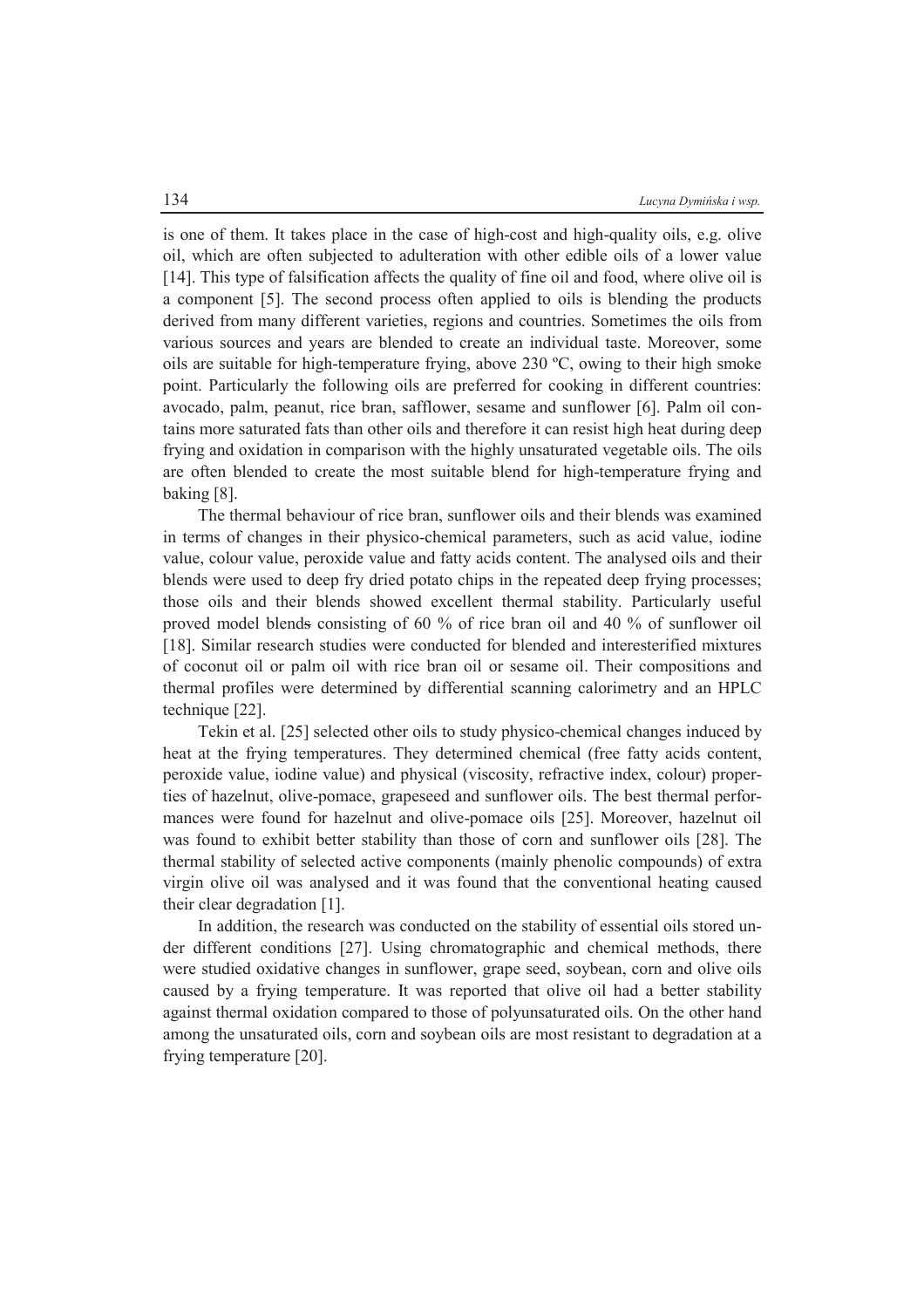The majority of recent reports show the results of chemical studies that were a basis for analysing the effects coming up at high temperatures. The blending mixtures of palm and sesame oils in different ratios were researched to get low cost blends of a better nutritional value [26]. The effect of the heat temperature on soybean oil was estimated in terms of its harmful consequences and health hazards when consuming food products fried in a degraded oil [2]. It was reported that, by adding antioxidants, the resistance of vegetable oils was improved in the thermal degradation process during frying. The researches included rapeseed, sesame, sunflower and palm oils [21]. The effect of thermal oxidation was studied on the example of arachis oil that has a high smoke point and intense color originating from the high content of  $\beta$ -carotene and lutein [11]. To analyse the thermal degradation of rapeseed oils and olive, there was applied an ultra-fast gas chromatography coupled with chemometrics. It was demonstrated that the adding of olive oil caused the stability of rapeseed oil to improve, and its flavour and aroma profile to change [19].

As for the blending and adulteration processes, the mixture of oils is randomly selected so that no distinct chemical composition and information about physical and chemical parameters of the final blend are retained. Some physical, chemical and thermal parameters of the final mixture can be theoretically projected provided the characteristics of the primary components are known. Those parameters can become the input data to be utilised in theoretical evaluations. The additivity rule enables to determine the quantitative amounts of particular components so as to make a blend of required properties for special culinary and frying applications.

The objective of the research study was to develop a procedure for making oil blends with desirable chemical properties and composed of individual oils with known parameters using an additivity rule.

#### **Material and methods**

All the oils used were produced in 2018 by Oleofarm Ltd. (Wrocław, Poland). Studied were seven edible oils: palm, coconut, rice, rapeseed, flax seed, sunflower and safflower, together with ten blends composed of those oils. The oils named were used to make mixtures. Refined oils were utilised and tested for deep frying as were virgin oils for salad dressings. The oil mixtures for deep frying were made by blending palm, coconut, rice bran and rapeseed oils (respectively: 1:1:0:0, 2:2:1:1, 1:2:1:1, 1:0:1:1, 1:1:1:0, where the numbers denote the amount of respective oil in the mixture). The oil mixtures for salad dressings were made by blending safflower, flax seed, sunflower and rapeseed oils (respectively: 1:1:2:2, 1:0:1:1, 1:1:2:1, 1:0:0:1, 0:0:1:1).

The fatty acid composition of the oils was determined according to the procedure described in ISO 5508:1990 [17]. The content of fatty acid methyl esters was measured with an Agilent 7890A gas chromatograph (Agilent Technologies Inc, USA) equipped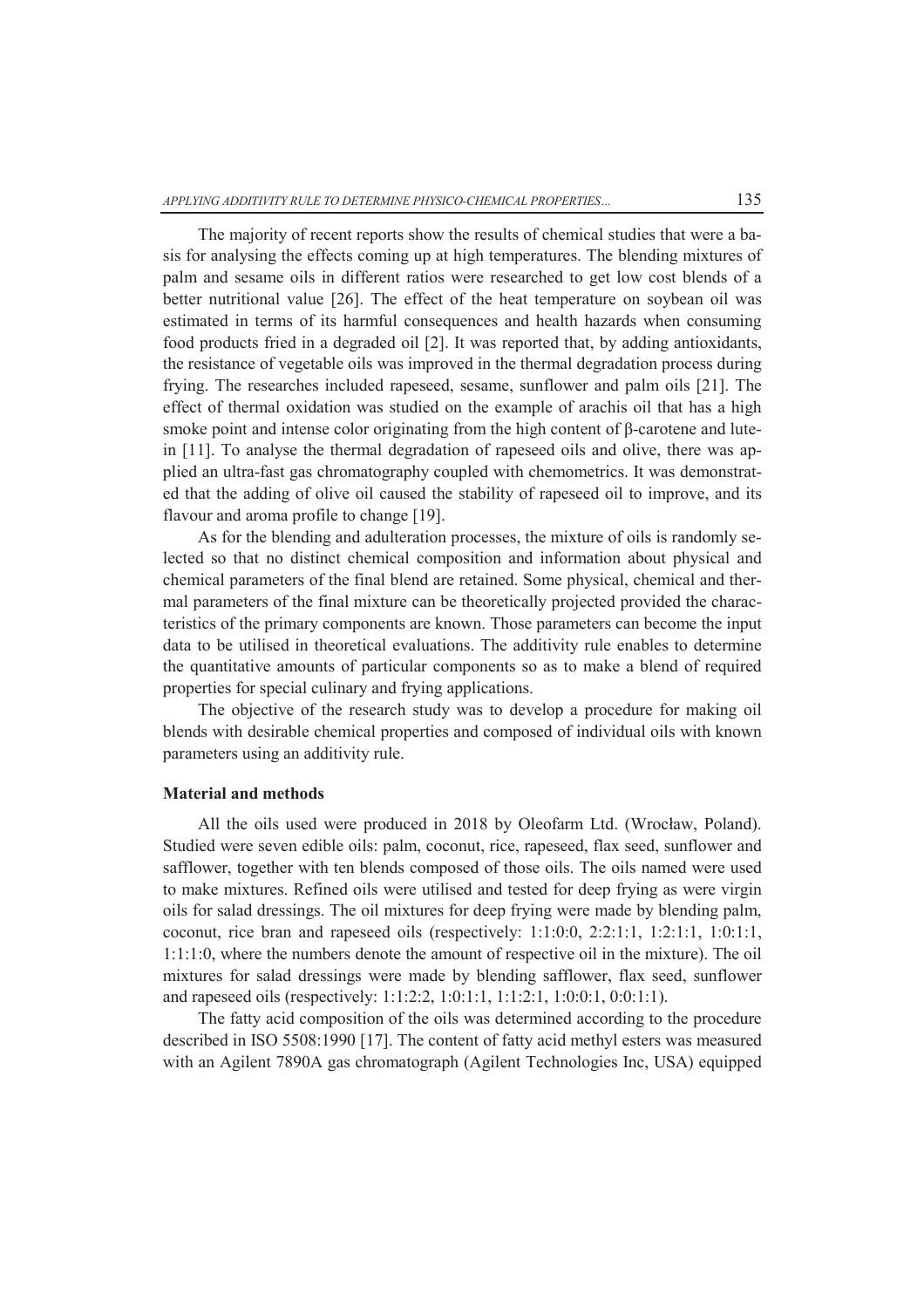with a FID detector and an Omegawax 250 column (30 m  $\times$  0.25 mm  $\times$  0.25 µm). The operating conditions of the chromatograph were as follows: injector temperature – 250 °C, split – 100:1, gas pressure – 17.81 psi, carrier gas – nitrogen, oven program – 140 °C (for 2 min) to 240 °C (4 °C/min, for 10 min), FID detector temperature – 260 ºC. Fatty acids methyl esters were identified and quantified by comparing the retention time and area of the peaks using 37 Fame Mix (Supelco, Sigma-Aldrich, USA) methyl ester standards. Each sample was esterified and measured in three replicates.

The iodine value (IV) was determined according to the procedure described in the ISO 3961:2018 [16]. The obtained experimental iodine values determined by the chemical method were compared with those obtained with the use of an IR method as described in the previous paper [9]. The FT-IR/ATR spectra were recorded in the range from 300 to 4000 cm-1 using a Nicolet 6700 spectrometer (International Equipment Trading Ltd., USA) equipped with a portable ATR set. Each sample was measured in three replicates. The iodine values were obtained based on the linear equation  $I_{\text{v}(\text{C}=\text{C})}/I_{\text{v}(\text{CH2})} = 7.449 \times 10^{-4} \times$  IV – 0.0339 as reported in the previous work [9]. The correlation coefficient of this relationship was 0.988 and showed a very good consistency between the calculated and measured data.

The smoke point was determined according to the Open Cup Method – the AOCS Official Method Cc 9a-48 [12]. The sample was put in a cup. The temperature was recorded by a thermometer placed vertically at the centre of the cup. The cup with the sample was rapidly heated up to 50 °C and then heating was controlled at a rate of 5 ºC/min. The smoke point was recorded, when the oil sample reached a continuous stream of bluish smoke.

Based on the empirical research published by CHOPIN Technologies (France) [4], the additivity rule was used to calculate the alveographical parameters describing the final physicochemical properties of the oleic mixture, where the partial parameters of the composing oils were known. The following mathematical rule was applied:

$$
\text{Mixture parameter} = \frac{X_a \times P_a + X_b \times P_b + X_c \times P_c + \dots}{100} = \frac{\sum(i) X_i \times P_i}{100}
$$

where:

 $X_i$  – dimensionless percentage amount of "i" oil in the entire mixture

 $P_i$  – chemical or physical parameter describing the properties of "i" oil.

Based on this equation, it is possible to calculate the values of parameters of the mixture by substituting the respective percentage values of the component oils. The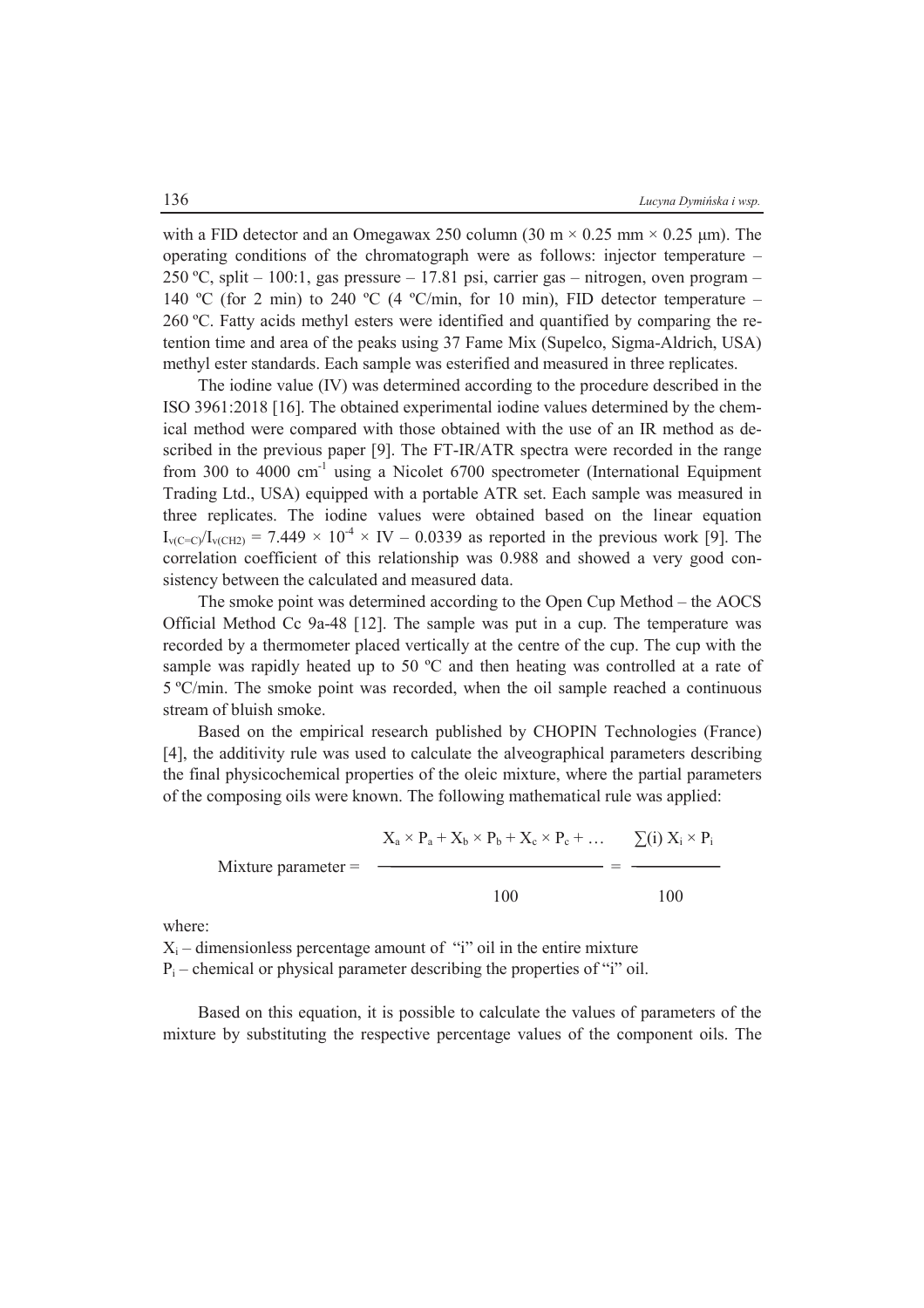resulting final parameter of the mixture was compared with those determined experimentally.

#### **Results and discussion**

#### *Oil blends for deep frying*

In many papers [3, 7, 15, 24, 29, 30] there were studied, analysed and reviewed the physico-chemical changes induced by heating oils at frying temperatures. The spectroscopic methods are rarely applied in the research studies on thermal changes in vegetable oils. The heat-induced degradation of carotenoids in extra virgin olive oil was studied during microwave and conventional heating processes [10]. In the past, the changes were analysed in Raman spectra [29] and IR spectra of heated oils [15].

In the above cited papers it was reported that oil blends used for baking, light- or deep frying, searing, dressings for pasta, salad and breakfast refreshment were supposed to have different properties. The combination of a few natural oils used for hightemperature frying should result in a high smoke point, and toxins and free radicals should not be formed during heating [7]. Exposing the oils to high temperatures and oxygen causes a process called oxidation.

During deep frying by-products called "cooking oil polar compounds" are formed. Those residues increase the probability of heart disease; they can raise blood pressure and cholesterol levels. Therefore, while selecting oils to make an oil blend, a few known rules should be taken into account. Particular attention should be paid to smoke points of the oils constituting the blend.

The smoke point is a temperature value, at which oils start to decompose, lose nutrients and develop off-flavours. Some oils are particularly useful for high-heat treatment like deep frying and searing. The high smoke points have oils made from: corn (230 - 236 ºC), palm (225 - 230 ºC), peanut (225 - 231 ºC), rapeseed (200 - 205 ºC), rice bran (250 - 255 ºC), safflower (230 - 265 ºC), semi-refined sesame (210 - 230 ºC), soya bean (230 - 245 °C), sunflower (230 - 250 °C) and extra-light olive ( $\sim$ 240 °C).

Another parameter that should be considered when blending oils for deep frying is the content of saturated (SFA), monounsaturated fats (MUFA) and polyunsaturated fats (PUFA). Their ratio affects the stability of oil blends at high temperatures because the saturated fats are less susceptible to oxidation, whereas MUFAs are less sensitive to heat and oxidation than PUFAs during repeated heating. Physicochemical parameters of a wide class of the most popular oils are presented in Tab. 1. The acid profiles, iodine, acidic, peroxide and soaping values of some of these oils were given in the available reports [9, 13, 23].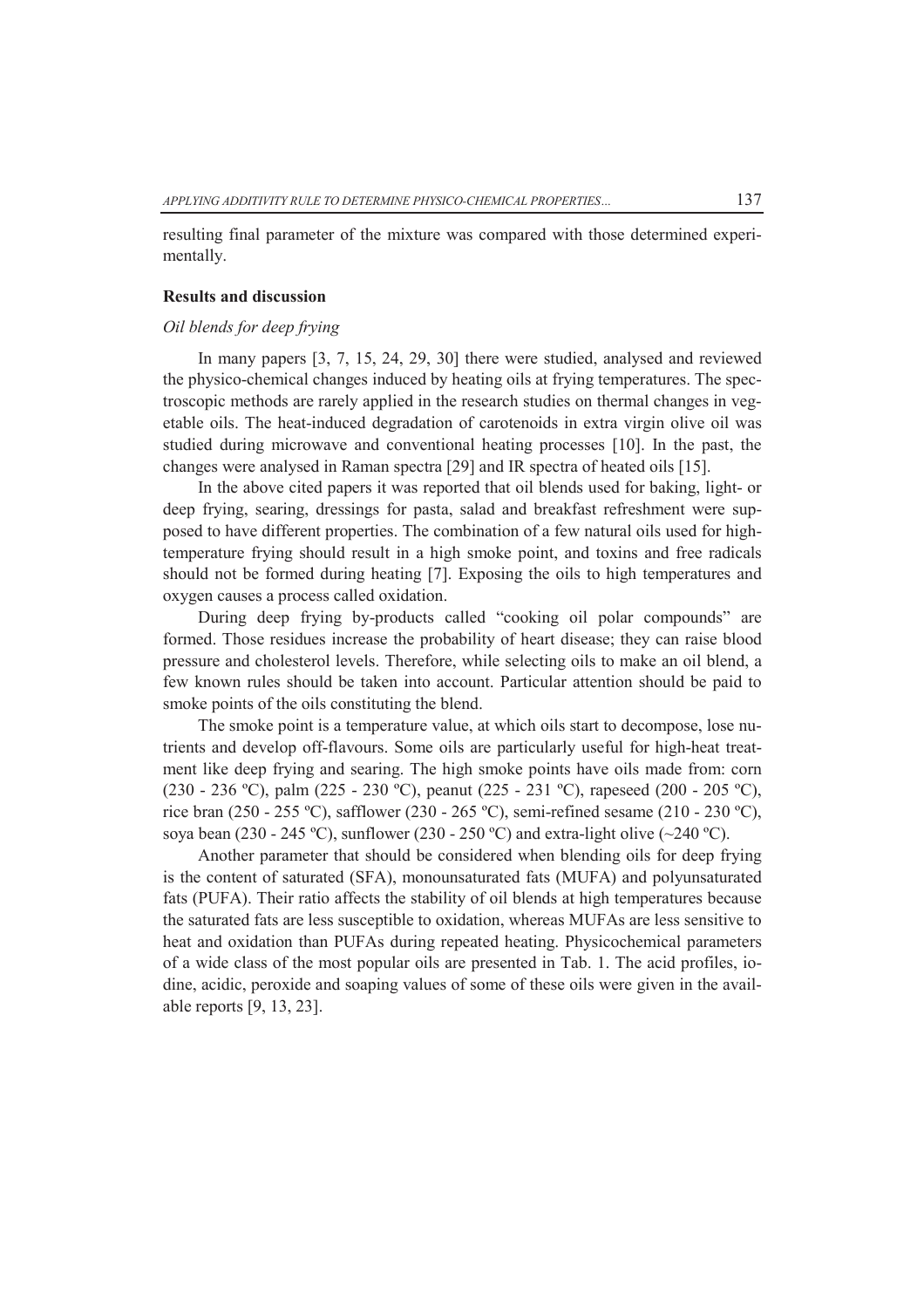| Type of oil                                                    | <b>SFA</b>   | <b>MUFA</b>       | <b>PUFA</b>  | Smoke point<br>Punkt dymienia |  |
|----------------------------------------------------------------|--------------|-------------------|--------------|-------------------------------|--|
| Rodzaj oleju                                                   |              | $\lceil\% \rceil$ |              | $\lceil{^{\circ}C}\rceil$     |  |
| Avocado / Z awokado                                            | 12           | $71 \div 74$      | $12 \div 14$ | 271                           |  |
| Coconut / Kokosowy                                             | $84 \div 92$ | 6                 | $1 \div 2$   | $175 \div 177$                |  |
| Corn / Kukurydziany                                            | $12 \div 13$ | $24 \div 25$      | $57 \div 62$ | $230 \div 236$                |  |
| Cotton seed / Z nasion bawelny                                 | $24 \div 25$ | $17 \div 26$      | $50 \div 57$ | $216 \div 230$                |  |
| Flax seed $\angle Z$ nasion lnu                                | 11           | 21                | 68           | 107                           |  |
| Ghee $\angle$ Z ghi                                            |              |                   |              | 250                           |  |
| Grape seed / Z pestek winogron                                 | 12           | 17                | 71           | 204                           |  |
| Hemp / Konopny                                                 | 9            | 12                | 79           | 165                           |  |
| Olive / Oliwa                                                  | $13 \div 14$ | $71 \div 73$      | $9 \div 11$  | $160 \div 190$                |  |
| Palm / Palmowy                                                 | $48 \div 52$ | $36 \div 38$      | $9 \div 10$  | $225 \div 230$                |  |
| Palm kernel / Z ziarna palmowego                               | 79           | 11                |              | 330                           |  |
| Peanut / Z orzeszków ziemnych                                  | 18           | 49                | 33           | $225 \div 231$                |  |
| Rice bran / Z otrąb ryżowych                                   | $20 \div 25$ | $38 \div 47$      | $33 \div 34$ | $254 \div 255$                |  |
| Rapeseed / Rzepakowy                                           | $6 \div 7$   | $59 \div 62$      | $29 \div 32$ | $204 \div 240$                |  |
| Safflower / Krokoszowy                                         | 10           | 13                | 77           | $160 \div 265$                |  |
| Sesame (semi raf.) / Sezamowy                                  | 14           | $39 \div 43$      | $40 \div 43$ | $210 \div 232$                |  |
| Soya bean / Sojowy                                             | $14 \div 15$ | $23 \div 24$      | $55 \div 61$ | $230 \div 241$                |  |
| Sunflower (linoleic, raf.)<br>Słonecznikowy (linolowy)         | $10 \div 14$ | $19 \div 20$      | $64 \div 72$ | $160 \div 246$                |  |
| Sunflower (high oleic, raf.)<br>Słonecznikowy (wysokooleinowy) | 9            | 82                | 9            | 225                           |  |
| Walnut (semi raf.) / Z orzechów włoskich                       | 9            | 23                | 63           | 204                           |  |

Table 1. Amounts of fatty acids and smoke point of selected plant oils

Tabela 1. Udział kwasów tłuszczowych i punkt dymienia wybranych olejów roślinnych

Explanatory notes / Objaśnienia:

SFA – Saturated Fatty Acid / kwasy tłuszczowe nasycone; MUFA – Monounsaturated Fatty Acid / kwasy tłuszczowe jednonienasycone; PUFA – Polyunsaturated Fatty Acid / kwasy tłuszczowe wielonienasycone. Source / Źródło: the authors' own study based on [1, 22, 28] / opracowanie własne na podstawie [1, 22, 28]

Of the oils listed in Tab. 1 four oils were preliminarily selected as the best components to make a blended mix for deep frying use. The following oils were used in the composition of those mixtures: palm, coconut, rice and rapeseed oil. They were characterised by a higher amount of SFA and a low amount of total MUFA + PUFA. Those oils were selected as the most advantageous oils for the preparation of model oil blend for deep frying. Moreover, determined were the composition and thermal profiles of the mixtures made from coconut oil or palm oil with rice bran oil or sesame oil and their stability during heating at a high temperature was proved. The blends with the highest amount of SFA fraction and the lowest amount of MUFA + PUFA fraction along with the highest smoke point can have suitable properties for the deep frying process. Fatty acid profiles of oils used to make blends are presented in Tab. 2.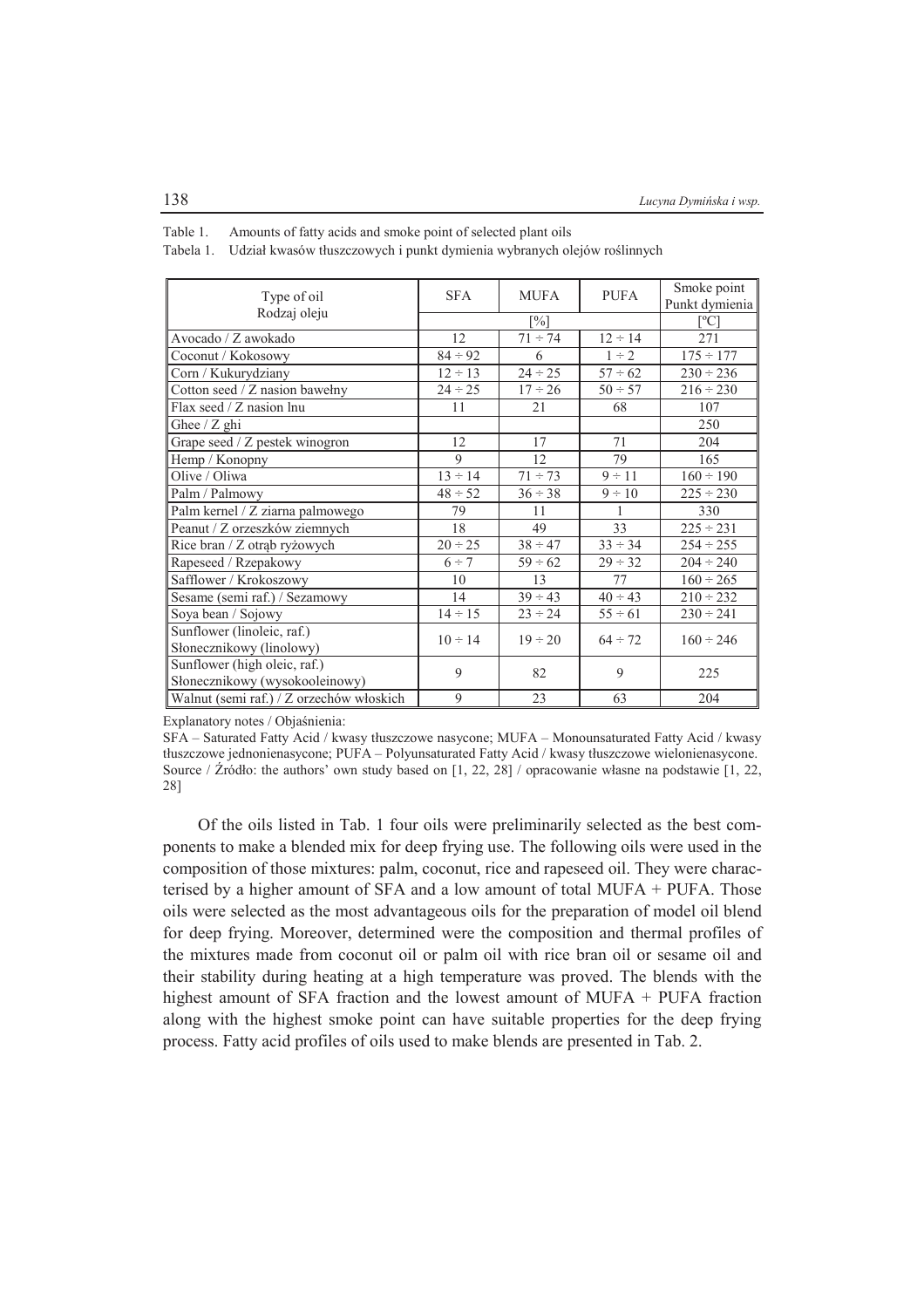| Table 2. |  | Fatty acid profile of oils used to make oil blends |  |  |
|----------|--|----------------------------------------------------|--|--|
|----------|--|----------------------------------------------------|--|--|

Tabela 2. Profil kwasów tłuszczowych olejów stosowanych do przygotowania mieszanek

| Fatty acid                               |                 |                     |                                  | Oils / Oleje          |                       |                              |                            |
|------------------------------------------|-----------------|---------------------|----------------------------------|-----------------------|-----------------------|------------------------------|----------------------------|
| profile<br>Profil kwasów<br>tłuszczowych | Palm<br>Palmowy | Coconut<br>Kokosowy | Rice bran<br>Z otrąb<br>ryżowych | Rapeseed<br>Rzepakowy | Safflower<br>Sezamowy | Flax seed<br>Z nasion<br>lnu | Sunflower<br>Słonecznikowy |
| C4:0                                     | 1.74            | 2.39                | 2.54                             | 1.76                  | 1.51                  | 1.67                         | 1.19                       |
| C6:0                                     | 0.00            | 0.80                | 0.00                             | 0.00                  | 0.00                  | 0.00                         | 0.00                       |
| C8:0                                     | 0.03            | 8.61                | 0.01                             | 0.00                  | 0.00                  | 0.00                         | 0.00                       |
| C10:0                                    | 0.03            | 6.14                | 0.01                             | 0.01                  | 0.00                  | 0.00                         | 0.00                       |
| C12:0                                    | 0.33            | 47.70               | 0.03                             | 0.02                  | 0.01                  | 0.01                         | 0.01                       |
| C13:0                                    | 0.01            | 0.04                | 0.01                             | 0.01                  | 0.01                  | 0.01                         | 0.01                       |
| C14:0                                    | 0.67            | 18.15               | 0.18                             | 0.05                  | 0.10                  | 0.05                         | 0.04                       |
| C16:0                                    | 38.04           | 7.70                | 9.42                             | 4.31                  | 5.82                  | 6.11                         | 3.70                       |
| C16:1                                    | 0.18            | 0.01                | 0.15                             | 0.23                  | 0.06                  | 0.10                         | 0.12                       |
| C17:0                                    | 0.13            | 0.05                | 0.09                             | 0.10                  | 0.07                  | 0.11                         | 0.08                       |
| C18:0                                    | 4.35            | 2.78                | 2.89                             | 1.63                  | 2.43                  | 3.97                         | 2.50                       |
| $C18:1n9t +$<br>C18:1n9c                 | 44.30           | 4.30                | 45.02                            | 61.26                 | 13.03                 | 16.23                        | 84.71                      |
| C18:2n6c                                 | 8.49            | 0.65                | 37.52                            | 18.84                 | 75.23                 | 68.61                        | 5.52                       |
| C18:3n3                                  | 0.32            | 0.00                | 0.30                             | 8.94                  | 0.24                  | 2.36                         | 0.05                       |
| C20:0                                    | 0.37            | 0.11                | 0.35                             | 0.55                  | 0.32                  | 0.13                         | 0.24                       |
| C20:1n9                                  | 0.16            | 0.12                | 0.27                             | 1.23                  | 0.18                  | 0.14                         | 0.26                       |
| C20:2                                    | 0.00            | 0.00                | 0.018                            | 0.07                  | 0.03                  | 0.07                         | 0.00                       |
| C21:0                                    | 0.00            | 0.00                | 0.02                             | 0.03                  | 0.00                  | 0.00                         | 0.00                       |
| C20:4n6                                  | 0.00            | 0.00                | 0.00                             | 0.00                  | 0.03                  | 0.00                         | 0.00                       |
| C22:0                                    | 0.07            | 0.18                | 0.63                             | 0.32                  | 0.22                  | 0.15                         | 0.91                       |
| C22:1n9                                  | 0.09            | 0.00                | 0.10                             | 0.22                  | 0.25                  | 0.07                         | 0.02                       |
| C22:2                                    | 0.15            | 0.00                | 0.00                             | 0.00                  | 0.00                  | 0.02                         | 0.00                       |
| C23:0                                    | 0.10            | 0.00                | 0.05                             | 0.02                  | 0.02                  | 0.14                         | 0.05                       |
| C24:0                                    | 0.23            | 0.06                | 0.41                             | 0.18                  | 0.17                  | 0.05                         | 0.45                       |
| $C22:6n3 +$<br>C24:1n9                   | 0.23            | 0.20                | 0.00                             | 0.23                  | 0.24                  | 0.00                         | 0.15                       |

Fatty acid profiles of oils used to make oil mixtures as proposed by the authors in their own study are shown in Tab. 3. Those oils were utilised to make oil blends for deep frying and salad dressings based on the assumption of their additivity. Data referring to the amounts of the saturated, monounsaturated and polyunsaturated fractions in those oils are presented in Tab. 4.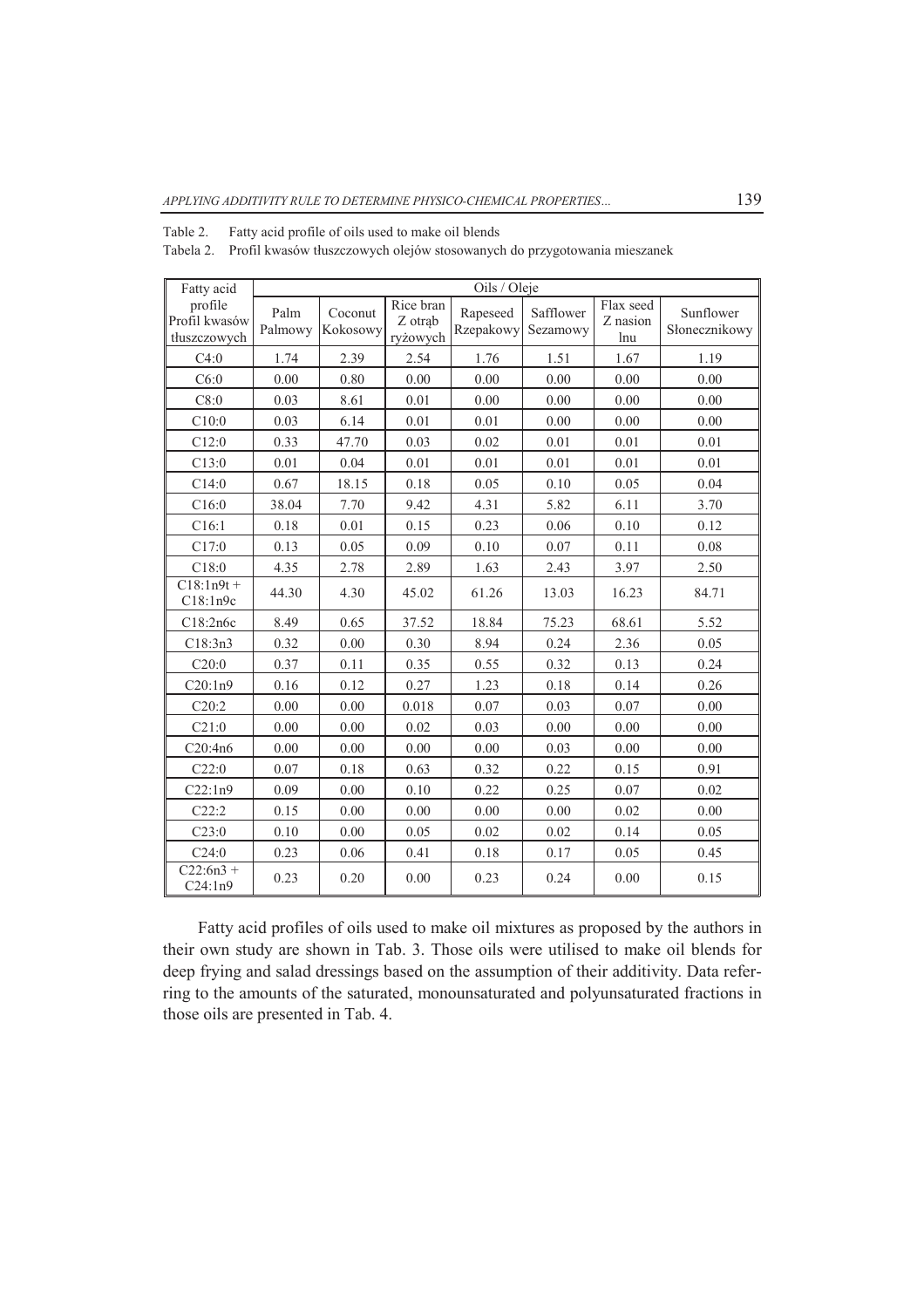| Table 3. | Fatty acid profile of blended oil mixtures               |
|----------|----------------------------------------------------------|
|          | Tabela 3. Profil kwasów tłuszczowych mieszanin olejowych |

|                                                        |                                                                                      | Blended oil mixtures / Mieszaniny olejowe                                                                              |                                                                                                           |                                                                                                                                                                               |                                                                                                                                                               |                                                        |                                                                                       |                                                                                                         |                                                                                                                                                    |                                                                                                                                    |  |  |  |
|--------------------------------------------------------|--------------------------------------------------------------------------------------|------------------------------------------------------------------------------------------------------------------------|-----------------------------------------------------------------------------------------------------------|-------------------------------------------------------------------------------------------------------------------------------------------------------------------------------|---------------------------------------------------------------------------------------------------------------------------------------------------------------|--------------------------------------------------------|---------------------------------------------------------------------------------------|---------------------------------------------------------------------------------------------------------|----------------------------------------------------------------------------------------------------------------------------------------------------|------------------------------------------------------------------------------------------------------------------------------------|--|--|--|
| Fatty acid<br>profile<br>Profil kwasów<br>tłuszczowych | $\overline{\phantom{0}}$<br>+ kokosowy<br>coconut 1<br>$^{+}$<br>palmowy 1<br>palm 1 | rice<br>$+$ kokosowy 1<br>rvżowych 1<br>otrąb ryżowych<br>$^{+}$<br>coconut 1<br>bran 1<br>palmowy 1<br>$^{+}$<br>palm | palmowy 1 + z otrąb ry<br>rzepakowy<br>$^{+}$<br>palm 1 + rice bran 1<br>rapeseed 1<br>$^{+}$<br>żowych 1 | rice<br>$\mathcal{L}$<br>$+$<br>palmowy 1 + kokosowy<br>+ rapeseed 1<br>+ z otrąb ryżowych 1<br>$\ddot{}$<br>$+$ coconut 2<br>rzepakowy 1<br>brain <sub>1</sub><br>$palm$ $1$ | $\mathbf{C}$<br>rice<br>$^{+}$<br>palmowy 2 + kokosowy<br>+ rapeseed 1<br>+ z otrąb ryżowych 1<br>palm $2 +$ coconut $2$<br>rzepakowy 1<br>brain <sub>1</sub> | + rapeseed 1<br>rzepakowy<br>krokoszowy<br>safflower 1 | $\overline{\phantom{0}}$<br>+ rapeseed<br>rzepakowy 1<br>słonecznikowy<br>sunflower 1 | sunflower 1<br>+ słonecz-<br>+ rzepakowy 1<br>+ rapeseed 1<br>krokoszowy 1<br>safflower 1 +<br>nikowy 1 | $^{+}$<br>$+$ flax seed 1+<br>$+ z$ nasion<br>+ rapeseed 1<br>$nu 1 + slopeznikowy 1$<br>rzepakowy 1<br>krokoszowy 1<br>sunflower 2<br>safflower 1 | krokoszowy 1 + z nasion<br>lnu 1 + słonecznikowy 2 +<br>rzepakowy 2<br>safflower 1 + flax seed 1+<br>$+$ rapeseed 2<br>sunflower 2 |  |  |  |
| C4:0                                                   | 1.73                                                                                 | 1.78                                                                                                                   | 0.19                                                                                                      | 0.33                                                                                                                                                                          | 0.28                                                                                                                                                          | 0.27                                                   | 0.31                                                                                  | 0.30                                                                                                    | 0.30                                                                                                                                               | 0.21                                                                                                                               |  |  |  |
| C6:0                                                   | 0.46                                                                                 | 0.28                                                                                                                   | 0.03                                                                                                      | 0.34                                                                                                                                                                          | 0.28                                                                                                                                                          | 0.00                                                   | 0.00                                                                                  | 0.01                                                                                                    | 0.00                                                                                                                                               | 0.00                                                                                                                               |  |  |  |
| C8:0                                                   | 4.36                                                                                 | 2.97                                                                                                                   | 0.01                                                                                                      | 3.66                                                                                                                                                                          | 3.02                                                                                                                                                          | 0.00                                                   | 0.00                                                                                  | 0.00                                                                                                    | 0.01                                                                                                                                               | 0.00                                                                                                                               |  |  |  |
| C10:0                                                  | 3.11                                                                                 | 2.11                                                                                                                   | 0.02                                                                                                      | 2.60                                                                                                                                                                          | 2.15                                                                                                                                                          | 0.01                                                   | 0.01                                                                                  | 0.00                                                                                                    | 0.01                                                                                                                                               | 0.01                                                                                                                               |  |  |  |
| C12:0                                                  | 24.56                                                                                | 16.59                                                                                                                  | 0.13                                                                                                      | 20.46                                                                                                                                                                         | 16.73                                                                                                                                                         | 0.02                                                   | 0.01                                                                                  | 0.01                                                                                                    | 0.01                                                                                                                                               | 0.01                                                                                                                               |  |  |  |
| C13:0                                                  | 0.00                                                                                 | $0.00\,$                                                                                                               | 0.00                                                                                                      | 0.02                                                                                                                                                                          | 0.02                                                                                                                                                          | 0.01                                                   | 0.01                                                                                  | 0.01                                                                                                    | 0.01                                                                                                                                               | 0.01                                                                                                                               |  |  |  |
| C14:0                                                  | 9.65                                                                                 | 6.55                                                                                                                   | 0.31                                                                                                      | 7.96                                                                                                                                                                          | 6.58                                                                                                                                                          | 0.08                                                   | 0.05                                                                                  | 0.07                                                                                                    | 0.06                                                                                                                                               | 0.06                                                                                                                               |  |  |  |
| C16:0                                                  | 23.02                                                                                | 18.50                                                                                                                  | 17.16                                                                                                     | 13.57                                                                                                                                                                         | 17.58                                                                                                                                                         | 5.11                                                   | 4.04                                                                                  | 4.66                                                                                                    | 4.78                                                                                                                                               | 4.71                                                                                                                               |  |  |  |
| C16:1                                                  | 0.10                                                                                 | 0.12                                                                                                                   | 0.19                                                                                                      | 0.11                                                                                                                                                                          | 0.13                                                                                                                                                          | 0.15                                                   | 0.17                                                                                  | 0.14                                                                                                    | 0.13                                                                                                                                               | 0.15                                                                                                                               |  |  |  |
| C17:0                                                  | 0.11                                                                                 | 0.10                                                                                                                   | 0.11                                                                                                      | 0.09                                                                                                                                                                          | 0.09                                                                                                                                                          | 0.09                                                   | 0.09                                                                                  | 0.09                                                                                                    | 0.10                                                                                                                                               | 0.09                                                                                                                               |  |  |  |
| C18:0                                                  | 3.68                                                                                 | 3.43                                                                                                                   | 3.00                                                                                                      | 2.95                                                                                                                                                                          | 3.18                                                                                                                                                          | 2.06                                                   | 2.09                                                                                  | 2.22                                                                                                    | 2.65                                                                                                                                               | 2.49                                                                                                                               |  |  |  |
| $C18:1n9t +$<br>C18:1n9c                               | 24.05                                                                                | 31.73                                                                                                                  | 51.08                                                                                                     | 31.53                                                                                                                                                                         | 34.06                                                                                                                                                         | 37.44                                                  | 73.89                                                                                 | 53.31                                                                                                   | 52.51                                                                                                                                              | 54.19                                                                                                                              |  |  |  |
| C18:2n6c                                               | 4.70                                                                                 | 14.07                                                                                                                  | 22.31                                                                                                     | 12.90                                                                                                                                                                         | 12.60                                                                                                                                                         | 47.72                                                  | 12.28                                                                                 | 33.78                                                                                                   | 35.22                                                                                                                                              | 32.69                                                                                                                              |  |  |  |
| C18:3n3                                                | 0.16                                                                                 | 0.20                                                                                                                   | 3.13                                                                                                      | 1.88                                                                                                                                                                          | 1.64                                                                                                                                                          | 4.57                                                   | 4.49                                                                                  | 3.08                                                                                                    | 2.39                                                                                                                                               | 3.42                                                                                                                               |  |  |  |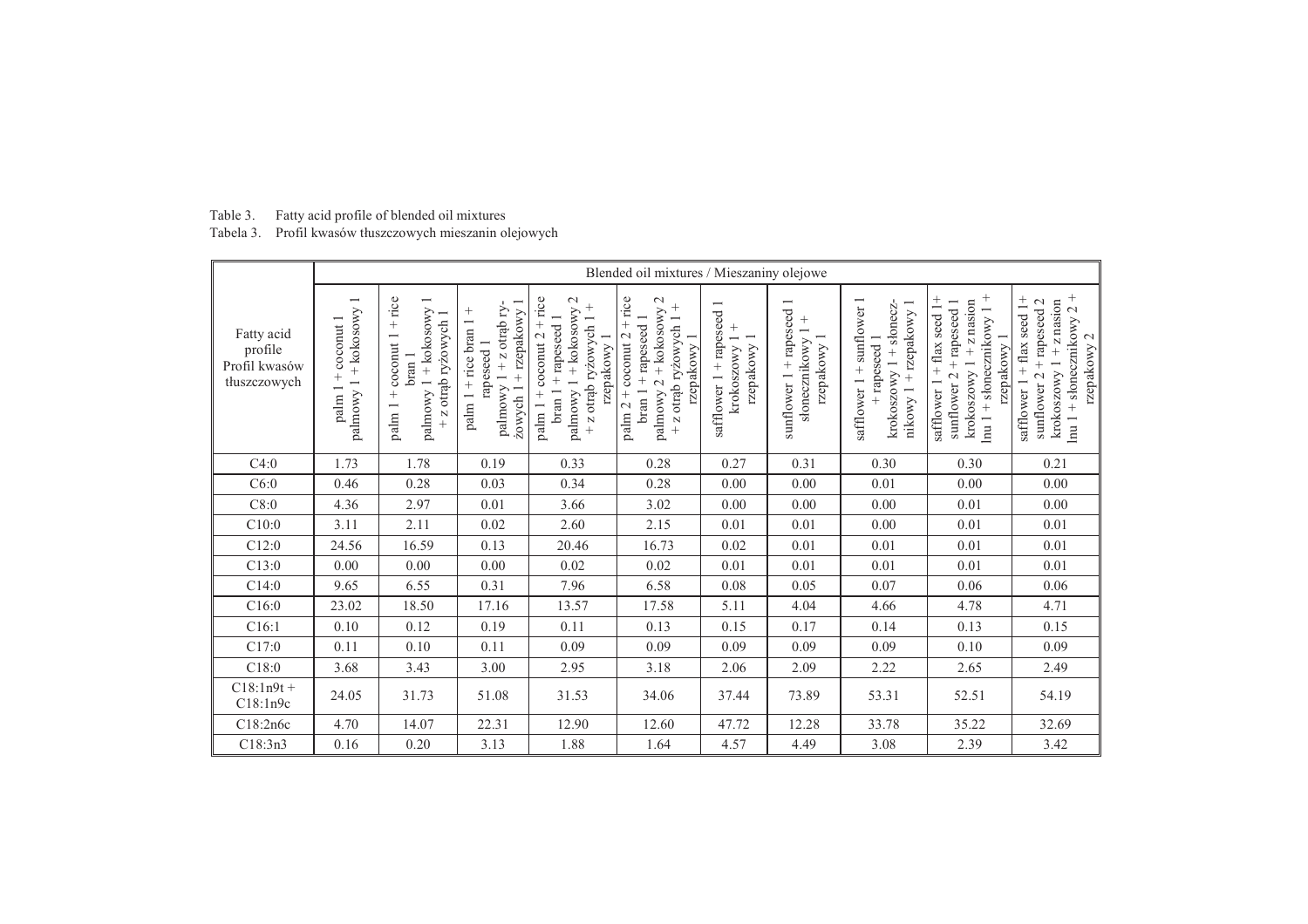| C20:0                  | 0.24 | 0.29 | 0.43 | 0.34 | 0.36 | 0.45 | 0.39 | 0.37 | 0.30 | 0.34 |
|------------------------|------|------|------|------|------|------|------|------|------|------|
| C20:1n9                | 0.09 | 0.14 | 0.54 | 0.33 | 0.31 | 0.71 | 0.75 | 0.57 | 0.43 | 0.54 |
| C20:2                  | 0.00 | 0.00 | 0.04 | 0.00 | 0.02 | 0.05 | 0.04 | 0.04 | 0.04 | 0.04 |
| C21:0                  | 0.00 | 0.00 | 0.00 | 0.00 | 0.00 | 0.00 | 0.00 | 0.02 | 0.02 | 0.01 |
| C20:4n6                | 0.00 | 0.00 | 0.00 | 0.00 | 0.00 | 0.03 | 0.02 | 0.04 | 0.00 | 0.00 |
| C22:0                  | 0.00 | 0.29 | 0.36 | 0.25 | 0.24 | 0.28 | 0.62 | 0.49 | 0.50 | 0.48 |
| C22:1n9                | 0.00 | 0.00 | 0.14 | 0.09 | 0.09 | 0.26 | 0.12 | 0.18 | 0.14 | 0.16 |
| C23:0                  | 0.00 | 0.24 | 0.25 | 0.19 | 0.20 | 0.22 | 0.21 | 0.26 | 0.04 | 0.03 |
| C24:0                  | 0.00 | 0.50 | 0.50 | 0.35 | 0.39 | 0.32 | 0.31 | 0.25 | 0.28 | 0.26 |
| $C22:6n3 +$<br>C24:1n9 | 0.16 | 0.17 | 0.06 | 0.04 | 0.08 | 0.18 | 0.10 | 0.13 | 0.08 | 0.10 |

Explanatory notes / Objaśnienia:

Numbers next to the name of oil denote its volume applied to make oil blend / Liczby przy nazwie oleju oznaczają jego objętość stosowaną do przygotowania mieszaniny.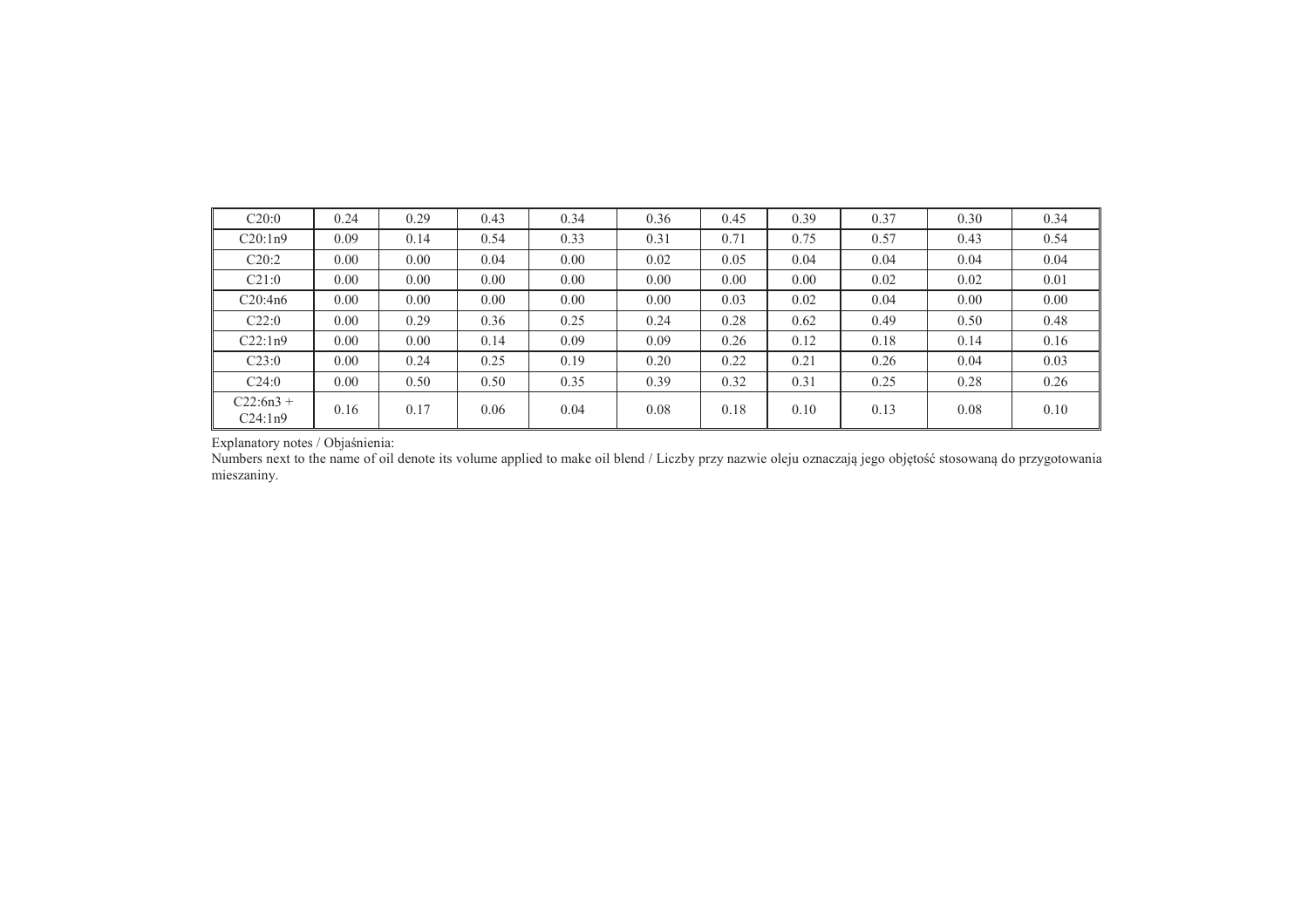| Table 4. Theoretical and experimental physico-chemical parameters characterising individual oils and their blends for deep frying        |
|------------------------------------------------------------------------------------------------------------------------------------------|
| Tabela 4. Teoretyczne i doświadczalne parametry fizykochemiczne charakteryzujące pojedyncze oleje i ich mieszanki do głębokiego smażenia |

|          | Composition of oils studied and their<br>amounts in blended mix<br>Skład badanych olejów i ich ilość w mie-<br>szance |                      |           | Physico-chemical parameters<br>Parametry fizykochemiczne |                                          |                   |             |               |             |                     |             |
|----------|-----------------------------------------------------------------------------------------------------------------------|----------------------|-----------|----------------------------------------------------------|------------------------------------------|-------------------|-------------|---------------|-------------|---------------------|-------------|
|          |                                                                                                                       |                      |           |                                                          | <b>SFA</b><br><b>MUFA</b><br><b>PUFA</b> |                   |             |               | Smoke point |                     |             |
| palm     | coconut                                                                                                               | rice bran<br>z otrab | rapeseed  |                                                          |                                          | $\lceil\% \rceil$ |             |               |             | Punkt dymienia [°C] |             |
| palmowy  | kokosowy                                                                                                              | ryżowych             | rzepakowy | experimental                                             | calculated                               | experimental      | calculated  | experimental  | calculated  | experimental        | calculated  |
|          |                                                                                                                       |                      |           | doświadczalne                                            | teoretyczne                              | doświadczalne     | teoretyczne | doświadczalne | teoretyczne | doświadczalny       | teoretyczny |
|          | $\Omega$                                                                                                              | $\Omega$             | $\theta$  | 46.10                                                    | 50                                       | 44.95             | 37          | 9.18          | 9.5         | 212                 | 227.7       |
| $\theta$ |                                                                                                                       | $\theta$             | $\theta$  | 94.72                                                    | 88                                       | 4.63              | 6           | 0.85          | 1.5         | 170                 | 176.0       |
| $\theta$ | $\Omega$                                                                                                              |                      | $\theta$  | 16.81                                                    | 22.5                                     | 45.55             | 42.5        | 37.83         | 33.5        | 244                 | 254.5       |
| $\theta$ | $\Omega$                                                                                                              | $\Omega$             |           | 8.98                                                     | 6.5                                      | 63.17             | 60.5        | 28.07         | 30.5        | 220                 | 204.5       |
|          |                                                                                                                       | $\Omega$             | $\theta$  | 69.70                                                    | 69.00                                    | 25.44             | 21.50       | 4.96          | 5.6         | 164                 | 201.75      |
|          |                                                                                                                       |                      | $\Omega$  | 51.85                                                    | 53.50                                    | 32.08             | 28.50       | 16.07         | 14.83       | 180                 | 219.33      |
|          | $\overline{c}$                                                                                                        |                      |           | 53,12                                                    | 51.00                                    | 32.10             | 30.40       | 14.82         | 15.30       | 190                 | 207.70      |
| 2        | $\overline{c}$                                                                                                        |                      |           | 51.08                                                    | 50.83                                    | 34.66             | 31.50       | 14.33         | 14.33       | 178                 | 211.00      |

Explanatory notes / Objaśnienia:

Calculated values are derived from Tab. 1 as averages of the data in reference literature / Obliczone wartości pochodzą z tab. 1 jako średnie z danych literaturowych. Other explanatory notes as in Tab. 1. / Pozostałe objaśnienia jak pod tab. 1.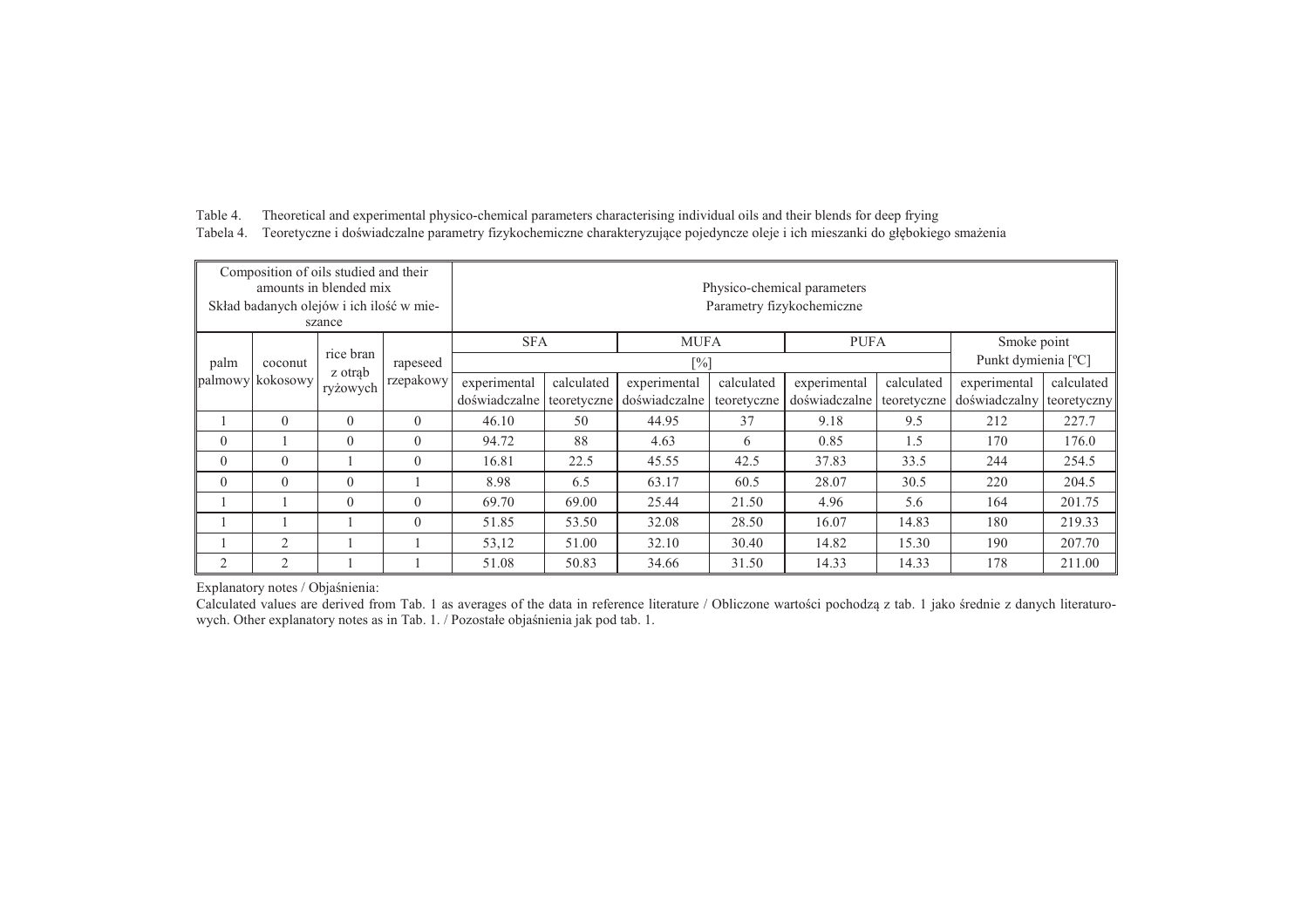The experimental and calculated values characterise the chemical properties of the blends under analysis. The experimentally determined amounts of the SFA, MUFA and PUFA fractions as well as the iodine value are close to those as predicted on the basis of the additivity rule applied for the oils constituting the blend. However the smoke points of the prepared blends that characterise their physical (thermal) properties differ significantly from those expected for the oil blends and calculated using the additivity rule for the partial values.

The parameters calculated with the use of the additivity procedure showed a good compatibility with the experimental data of the SFA, MUFA, PUFA as well as of the iodine value. It means that the final chemical properties of the blend can be projected based on the partial values of individual oils constituting the mixture. However the proper thermal parameters of the mixtures tested could not be achieved.

The results obtained in the authors' own study can also be used to recommend the best oil blend for the deep frying process. This oil mixture should have a high smoke point, a high content of saturation fraction (SFA) owing to low toxin and free radical formation during heating and a low content of unsaturated fraction (UFA). The highest amount of SFA occurs in the coconut oil (94.7 %), but its smoke point is too low (170 ºC). The analysis of the data as presented in Tab. 4 enables to propose the best oil blend in terms of health. Such a mixture should consist of one part of palm oil, two parts of coconut oil, one part of rice bran oil and one part of rapeseed oil. The oil blend as suggested above is characterised by a high content of SFA (53.1 %) and a high



Explanatory notes / Objaśnienia:

Oils / Oleje: A – rapeseed / rzepakowy; B – rice bran / z otrąb ryżowych; C – coconut / kokosowy; D – palm / palmowy; blends of oils (palm, coconut, rice bran, rapeseed) in proportion / mieszanki olejów (palmowego, kokosowego, z otrąb ryżowych, rzepakowego) w stosunku: E – 1:1:0:0; F – 2:2:1:1; G – 1:2:1:1; H – 1:0:1:1; I – 1:1:1:0.

- Fig. 1. (a) FT-IR spectra of studied oils and their blends; (b) Linear dependence between iodine value of blends and integral intensity of selected IR bands at 1655/2852 cm-1
- Rys. 1. (a) Widma FT-IR badanych olejów i ich mieszanek; (b) Zależność liniowa między liczbą jodową mieszanek a integralną intensywnością wybranych pasm IR przy 1655/2852 cm-1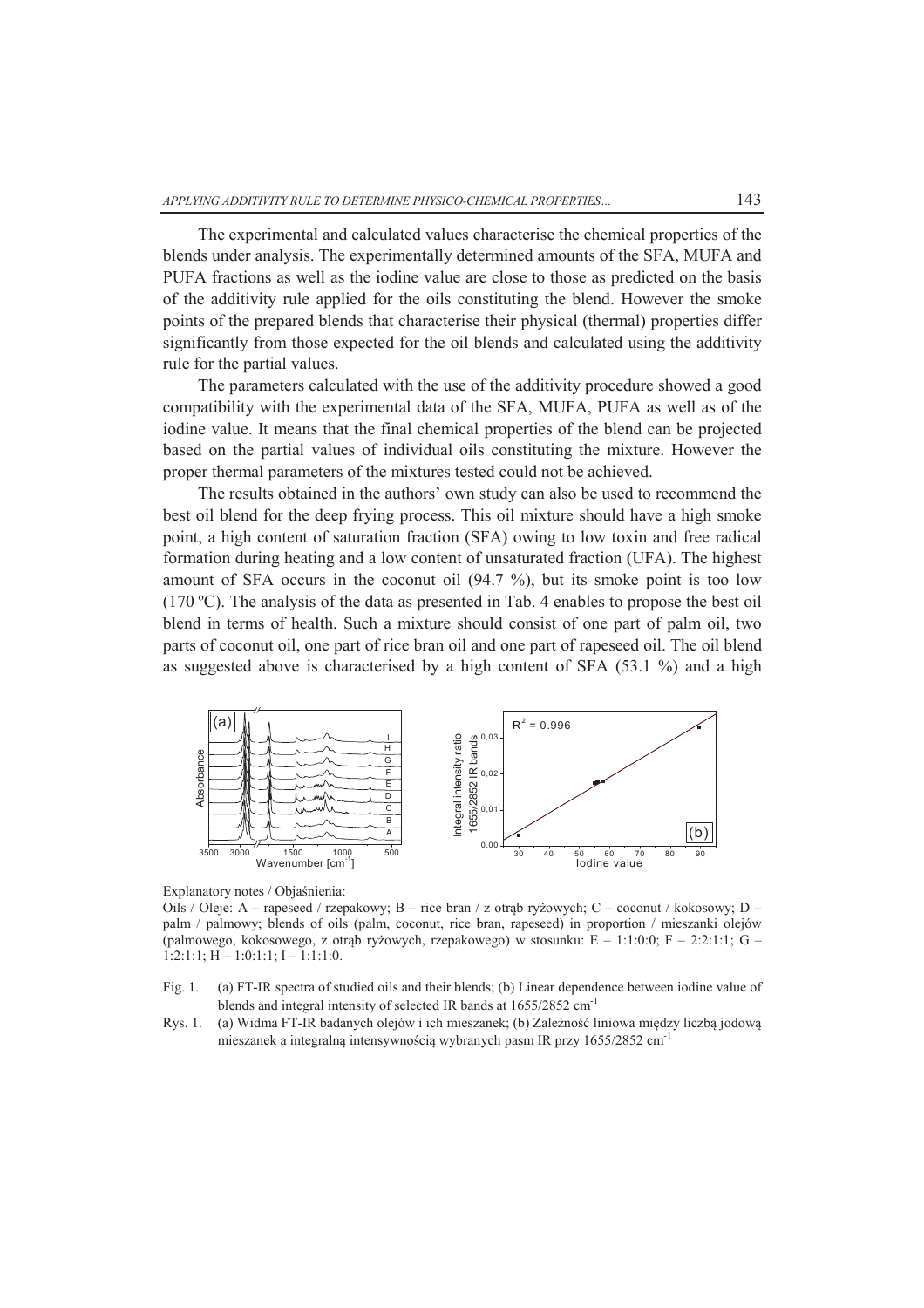smoke point (190  $^{\circ}$ C). With the additivity rule applied, other mixtures showed favourable qualities in different technical applications.

It should be noted that the iodine value shows the same regularity as that described in the previous paper for a wide class of edible oils [9]. In Fig. 1a there are presented the IR spectra of the four studied oils and their mixtures. A linear dependence between the iodine value and integral intensities of the selected IR bands is shown in Fig. 1b. This correlation was drawn for the iodine values as presented in Tab. 5.

Volume of respective oils Objętość poszczególnych olejów  $IV_t$  theoretical teoretyczna  $IV_{\text{exn}}$  experimental palm coconut <sup>nce branch</sup> rapeseed teoretyczna doświadczalna Zgodność Compatibility\* palmowy coconut kokosowy rice bran z otrąb ryżowych rapeseed rzepakowy 1 | 1 | 0 | 0 | 29.84 | 29.82 | 0.06 1 | 1 | 0 | 53.10 | 54.93 | 3.44 1 0 1 1 85.19 89.46 5.02  $1 \quad 2 \quad 1 \quad 1 \quad 1 \quad 54.53 \quad 57.71 \quad 583$ 2 | 2 | 1 | 1 | 53.96 | 55.84 | 3.47

Table 5. Theoretical and experimental iodine values (IV) of blends tested Tabela 5. Teoretyczne i doświadczalne liczby jodowe (IV) badanych mieszanek

Explanatory note / Objaśnienie:

 $*[(IV_t - IV_{exp}) \times 100] / IV_t [%]$ 

#### *Blends of oils for salad dressings*

Regarding the oil mixture for salad-dressing an analysis was done that was similar to the one performed in the case of the blends designed for deep frying. The results presented in Tab. 6 confirm the trends found for the latter case. The parameters calculated using the additivity procedure showed a good compatibility with the experimental data of SFA, MUFA, PUFA. It means that the final chemical properties of the blend can be projected based on the partial values of individual oils constituting the mixture. Likewise in the case of oils for salad dressings, the proper thermal parameters of the mixtures tested could not be achieved.

The analysis of the Tab. 6 results shows that the healthiest mixture for salad dressings is a blend consisting of one part of sunflower oil and one part of rapeseed oil with only 8.15 % of SFA. There were measured IR spectra of oils for salad dressings (Fig. 2a). In this case the correlation between the spectral parameters and PUFA content was considered. It was found that a linear relationship existed in the case of this type of blends too (Fig. 2b).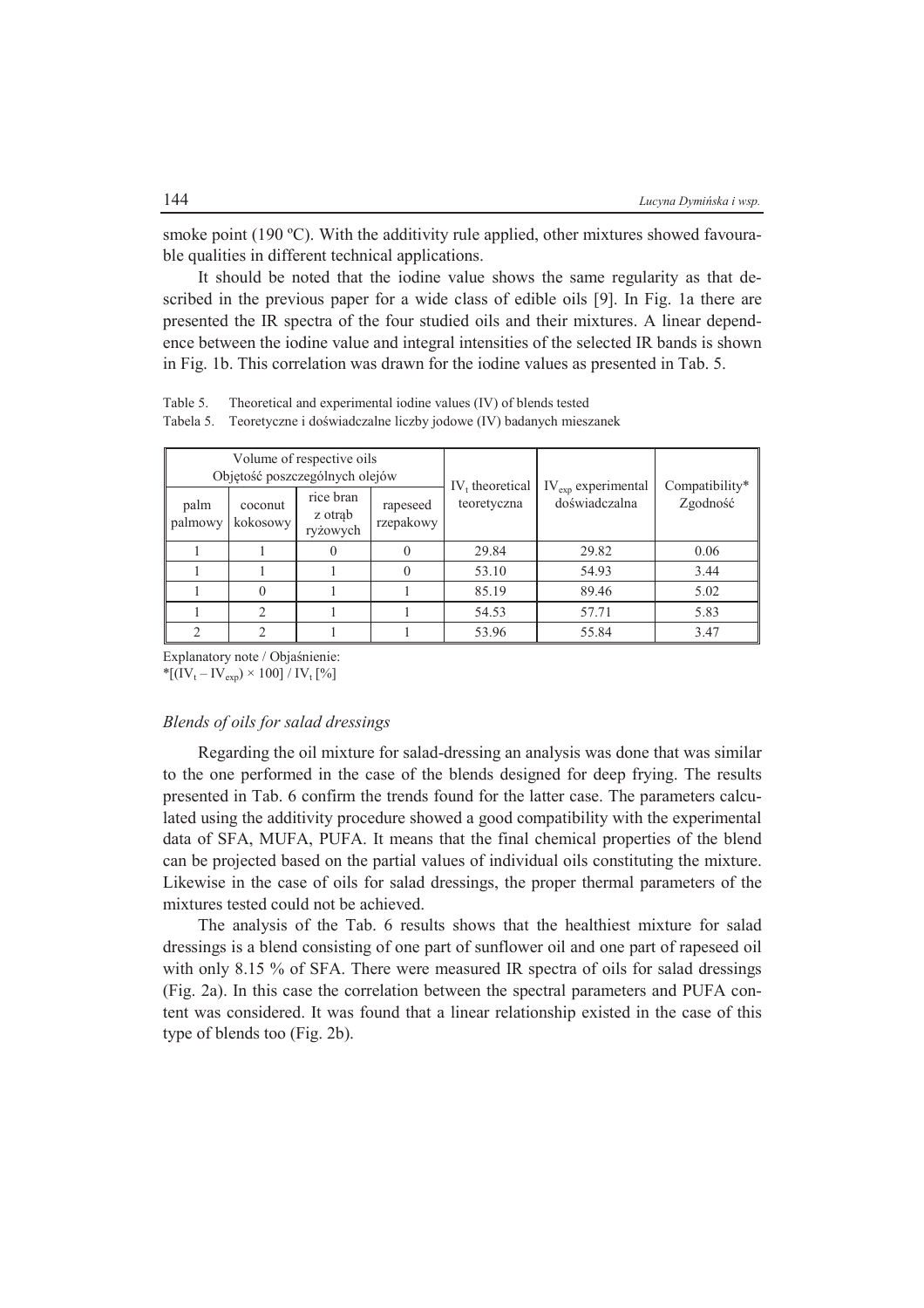| Volume of individual oils      |                                                                               |                |                | Physico-chemical parameters |                           |                                                                     |                     |                                           |            |                               |                           |  |  |
|--------------------------------|-------------------------------------------------------------------------------|----------------|----------------|-----------------------------|---------------------------|---------------------------------------------------------------------|---------------------|-------------------------------------------|------------|-------------------------------|---------------------------|--|--|
| Objętość poszczególnych olejów |                                                                               |                |                |                             | Parametry fizykochemiczne |                                                                     |                     |                                           |            |                               |                           |  |  |
|                                |                                                                               |                |                | <b>SFA</b>                  |                           | <b>MUFA</b>                                                         |                     | <b>PUFA</b>                               |            | Smoke point                   |                           |  |  |
|                                | seed                                                                          |                | rapeseed       |                             |                           |                                                                     | Punkt dymienia [°C] |                                           |            |                               |                           |  |  |
|                                | słonecznikowego<br>krokoszowego<br>sunflower<br>safflower<br>lnianego<br>flax |                | rzepakowego    | experimental                | calculated                | experimental<br>doświadczalne teoretyczne doświadczalne teoretyczne | calculated          | experimental<br>doświadczalne teoretyczne | calculated | experimental<br>doświadczalny | calculated<br>teoretyczny |  |  |
|                                | $\Omega$                                                                      | $\theta$       | $\theta$       | 10.66                       | 10                        | 13.77                                                               | 13                  | 75.81                                     | 77         | 210                           | 247                       |  |  |
| $\theta$                       |                                                                               | $\theta$       | $\theta$       | 12.39                       | 11                        | 16.54                                                               | 21                  | 71.01                                     | 68         | 110                           | 107                       |  |  |
| $\theta$                       | $\theta$                                                                      |                | $\theta$       | 9.18                        | 9                         | 85.26                                                               | 82                  | 5.71                                      | 9          | 230                           | 225                       |  |  |
| $\theta$                       | $\Omega$                                                                      | $\theta$       |                | 8.99                        | 6.5                       | 63.17                                                               | 60.5                | 28.07                                     | 30.5       | 220                           | 205                       |  |  |
|                                | $\Omega$                                                                      | $\theta$       |                | 8.90                        | 8.25                      | 38.73                                                               | 36.75               | 52.54                                     | 53.75      | 202                           | 226                       |  |  |
| $\theta$                       | $\Omega$                                                                      |                |                | 8.15                        | 7.75                      | 75.03                                                               | 71.25               | 16.92                                     | 19.75      | 204                           | 214                       |  |  |
|                                | $\Omega$                                                                      |                |                | 8.75                        | 8.50                      | 54.32                                                               | 51.83               | 37.06                                     | 38.83      | 200                           | 225                       |  |  |
|                                |                                                                               | $\overline{2}$ |                | 9.06                        | 9.10                      | 53.29                                                               | 51.70               | 37.73                                     | 38.70      | 196                           | 201                       |  |  |
|                                |                                                                               | $\overline{2}$ | $\overline{2}$ | 8.71                        | 7.96                      | 55.14                                                               | 53.17               | 36.25                                     | 37.33      | 192                           | 202                       |  |  |

Table 6. Theoretical and experimental parameters for blends designed for salad dressings Tabela 6. Teoretyczne i doświadczalne parametry mieszanek olejów przeznaczonych do sosów sałatkowych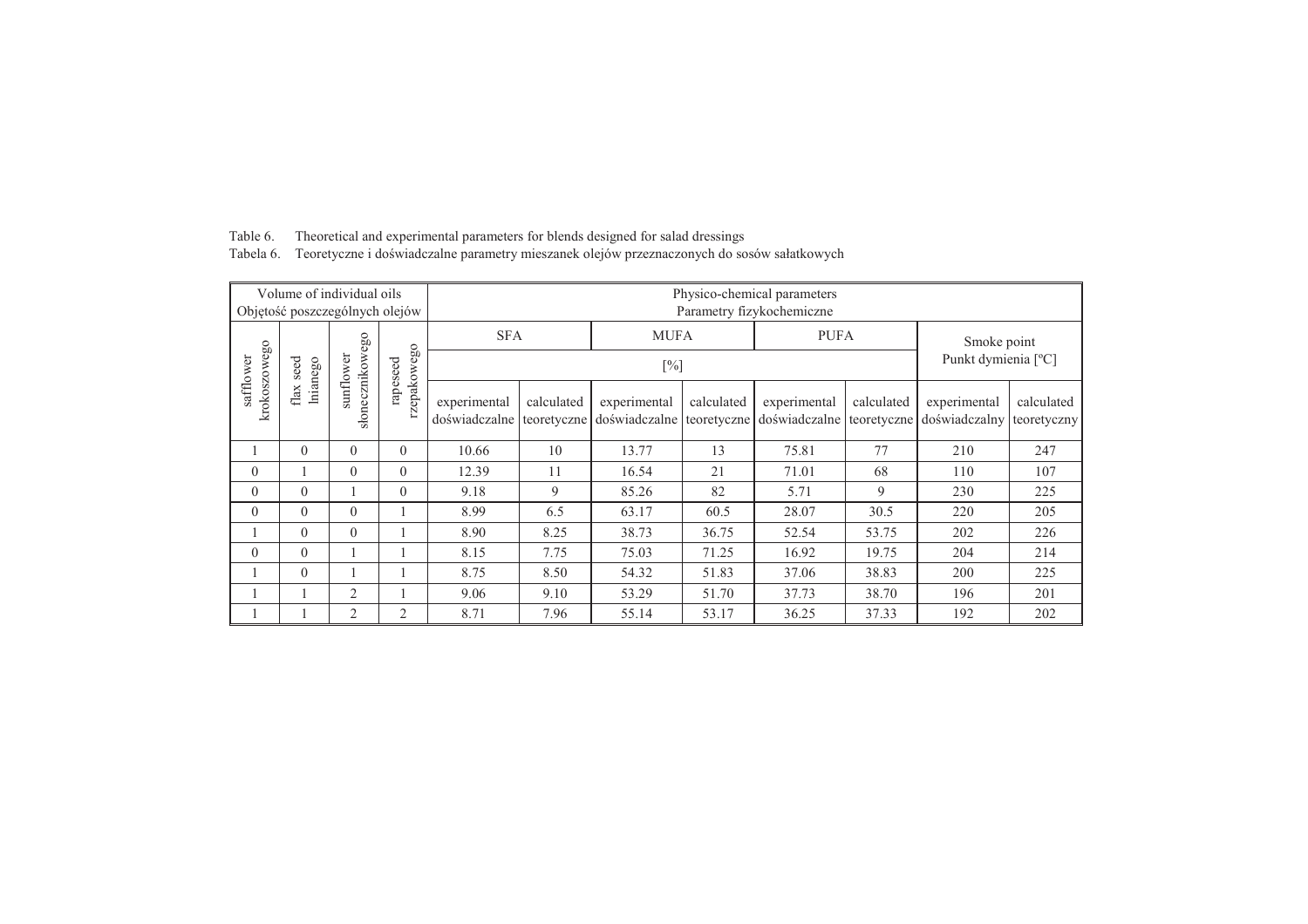

Explanatory notes / Objaśnienia:

Oils / Oleje: A – flax seed / lniany; B – safflower / krokoszowy; C – sunflower / słonecznikowy; D – rapeseed / rzepakowy; blends of oils (safflower, flax seed, sunflower, rapeseed) in proportion / mieszanki olejów (krokoszowego, lnianego, słonecznikowego, rzepakowego) w stosunku: E – 1:1:2:2; F – 1:0:1:1; G  $-1:1:2:1; H-1:0:0:1; I-0:0:1:1.$ 

- Fig. 2. (a) FT-IR spectra of oils studied and their blends; (b) Linear dependence between PUFA of oils and blends and the integral intensities of the IR bands at 1655/2852 cm-1
- Rys. 2. (a) Widma FT-IR badanych olejów i ich mieszanek; (b) Liniowa zależność między PUFA olejów i mieszanin a intensywnościami integralnymi dla pasm IR przy 1655/2852 cm-1

### *Thermal behaviour of oil blends*

The experimental values of smoke points differ from those as projected theoretically by the use of additivity rule for individual oils constituting the mixture (Tab. 4 and 6). Where the values of SFA, MUFA, and PUFA contents were related to the smoke points of the blends studied, a linear relationship between the smoke points and  $MUPA + PUFA$  contents was reported (Fig. 3). Thus, the smoke points of oil mixtures can depend mainly on the content of unsaturated fraction in the blend. However in this case the calculated discrepancy factor  $R^2$  is moderately good.



- Fig. 3. Dependence between values of smoke points and MUFA + PUFA amounts in oils and blends designed for deep frying
- Rys. 3. Zależność pomiędzy wartościami punktów dymienia a udziałem MUFA + PUFA w olejach i mieszaninach przeznaczonych do głębokiego smażenia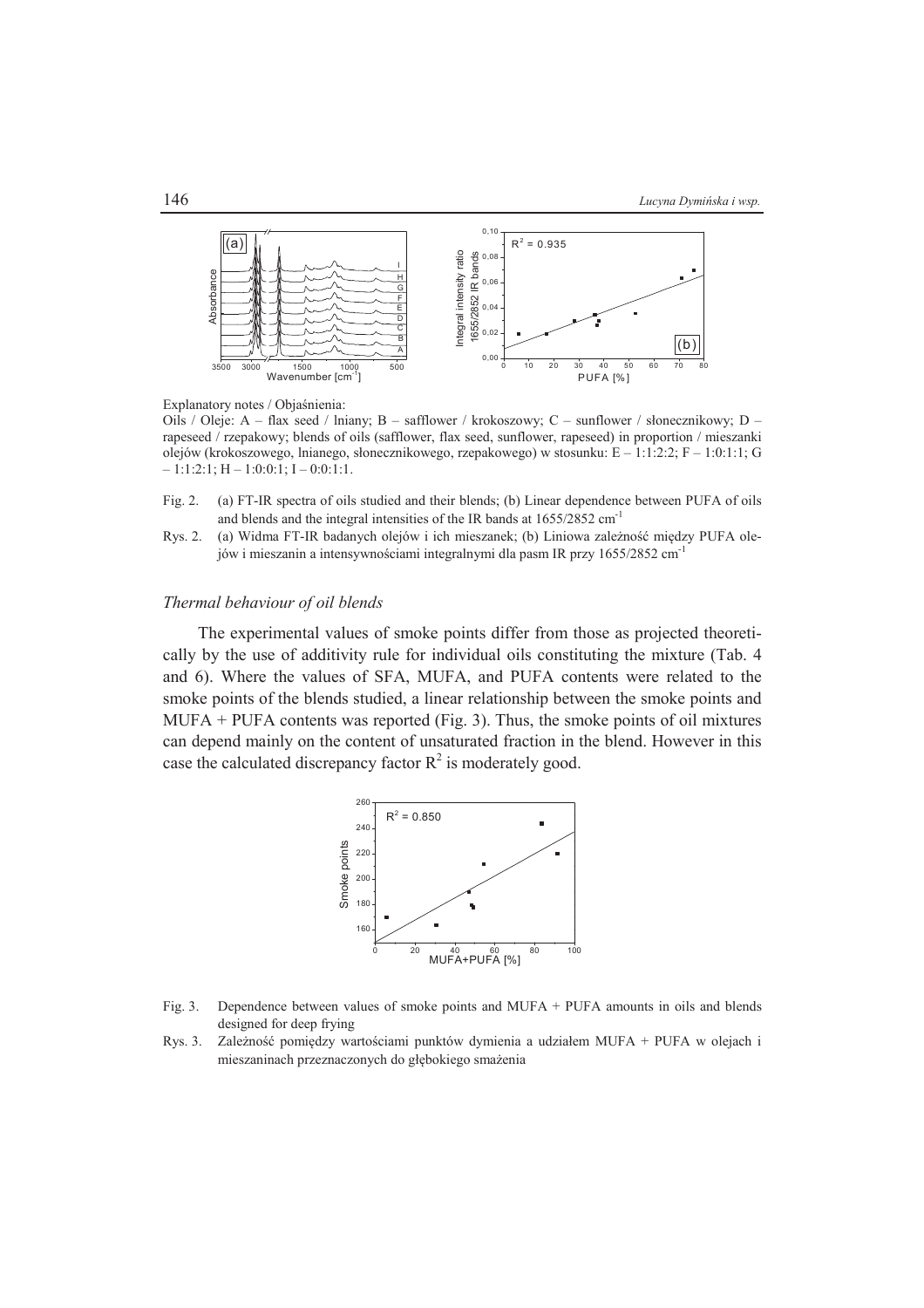#### **Conclusions**

- 1. When knowing the chemical parameters of individual oils constituting the mixture, it is possible to propose a blend of oils for special purposes.
- 2. By using an additivity method and based on the research conducted, sets of oil blends were projected for deep frying and salad dressings.
- 3. Mixing palm, coconut, rice bran and rapeseed oils proved to be the best blend for deep frying.
- 4. Mixing safflower, flax seed, sunflower and rapeseed oils proved to be the best blend for salad dressings.
- 5. It was confirmed that a linear relationship existed between the iodine values of the blends and integral intensities of the selected IR bands for individual edible oils.
- 6. The relationship between smoke points and overall MUFA and PUFA amounts was good.

## **References**

- [1] Attya M., Benabdelkamel H., Perri E., Russo A., Sindona G.: Effects of conventional heating on the stability of major olive oil phenolic compounds by tandem mass spectrometry and isotope dilution assay. Molecules, 2010, 15 (12), 8734-8746.
- [2] Bastos Fernandes J.C., Draghi P.F.: Thermal stability of soybean oil: When must we discard it? MOJ Food Process. Technol., 2016, 2 (5), 170-174.
- [3] Choe E., Min D.B.: Chemistry of deep-fat frying oils. J. Food Sci., 2007, 72 (5), R77-R86.
- [4] CHOPIN Technologies: Materiały informacyjne. Pub. Polskie, 2001.
- [5] Christy A.A., Kasemsumran S., Du Y., Ozaki Y.: The detection and quantification of adulteration in olive oil by near-infrared spectroscopy and chemometrics. Analytical Sciences, 2004, 20 (6), 935- 940.
- [6] Chu M.: Kitchen notes: Smoke points of various fats. [on line]. Dostęp w Internecie [6.08.2020]: http://www.cookingforengineers.com/article/50/Smoke-Points-of-Various-Fats
- [7] Das A.K., Babylatha R., Pavithra A.S., Khatoon S.: Thermal degradation of groundnut oil during continuous and intermittent frying. J. Food Sci. Technol., 2013, 50 (6), 1186-1192.
- [8] De Marco E., Savarese M., Parisini C., Battimo I., Falco S., Sacchi R.: Frying performance of a sunflower/palm oil blend in comparison with pure palm oil. Eur. J. Lipid Sci. Technol., 2007, 109 (3), 237-246.
- [9] Dymińska L., Calik M., Albegar A.M.M., Zając A., Kostyń K., Lorenc J., Hanuza J.: Quantitative determination of the iodine values of unsaturated plant oils using infrared and Raman spectroscopy methods. Intern. J. Food Properties, 2017, 20 (9), 2003-2015.
- [10] El-Abassy R.M., Donfack P., Materny A.: Assessment of conventional and microwave heating induced degradation of carotenoids in olive oil by VIS Raman spectroscopy and classical methods. Food Res. Intern., 2010, 43 (3), 694-700.
- [11] Falade A.O., Oboh G.: Thermal oxidation induces lipid peroxidation and changes in the physicochemical properties and β-carotene content of arachis oil. Intern. J. Food Sci., 2015, #806524.
- [12] AOCS Official Method Cc 9a-48. Smoke, Flash, and Fire Points, Cleveland Open Cup Method.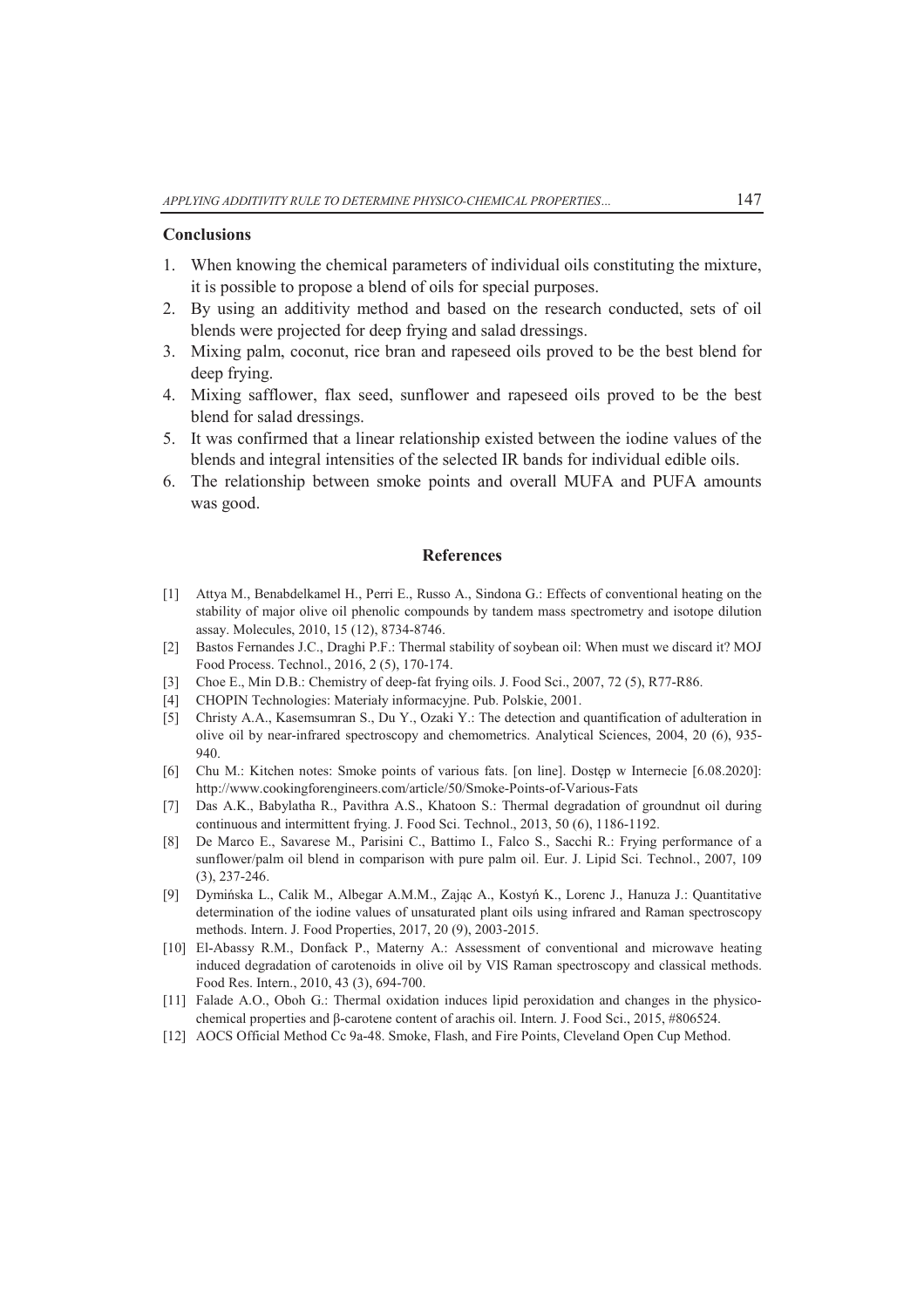- [13] Firestone D. (Ed.): Physical and Chemical Characteristics of Oils, Fats, and Waxes. 2<sup>nd</sup> ed. AOCS Press, Champaign, Illinois, 2006.
- [14] Flores G., Ruiz del Castillo M.L., Blanch G.P., Herraiz M.: Detection of the adulteration of olive oils by solid phase microextraction and multidimensional gas chromatography. Food Chemistry, 2006, 97 (2), 336-342.
- [15] Guillén M.D., Cabo N.: Fourier transform infrared spectra data versus peroxide and anisidine values to determine oxidative stability of edible oils. Food Chemistry, 2002, 77 (4), 503-510.
- [16] ISO 3961:2018. Animal and vegetable fats and oils. Determination of iodine value.
- [17] ISO 5508:1990. Animal and vegetable fats and oils. Analysis by gas chromatography of methyl esters of fatty acids.
- [18] Sharma H.K., Kaur B., Sarkar B.Ch., Singh C.: Thermal behavior of pure rice bran oil, sunflower oil and their model blends during deep fat frying. Grasas y Aceites, 2006, 57 (4), 376-381.
- [19] Majchrzak T., Lubinska M., Różańska A., Dymerski T., Gębicki J., Namieśnik J.: Thermal degradation assessment of canola and olive oil using ultra-fast gas chromatography coupled with chemometrics. Monatsh. Chem., 2017, 148 (9), 1625-1630.
- [20] Marinova E.M., Seizova K.A., Totseva I.R., Panayotova S., Marekov I., Momchilova S.: Oxidative changes in some vegetable oils during heating at frying temperature. Bulgarian Chemical Communications, 2012, 44, 57-63.
- [21] Mujeeda B., Prasad N., Siddaramaiah: Effect of antioxidant on thermal stability of vegetable oils by using ultrasonic studies. Intern. Food Res. J., 2016, 23 (2), 528-536.
- [22] Reena M.B., Reddy S.R.Y., Lokesh B.R.: Changes in triacylglycerol molecular species and thermal properties of blended and interesterified mixtures of coconut oil or palm oil with rice bran oil or sesame oil. Eur. J. Lipid Sci. Technol., 2009, 111 (4), 346-357.
- [23] Shahidi F. (Ed.): Bailey's Industrial Oil and Fat Products: Edible Oil and Fat Products. John Wiley & Sons, Hoboken, NJ, USA, 2005.
- [24] Tan C.P., Che Man Y.B., Jinap S., Yusoff M.S.A.: Effects of microwave heating on changes in chemical and thermal properties of vegetable oils. JAOCS, 2001, 78 (12), 1227-1232.
- [25] Tekin L., Aday M.S., Yilmaz E.: Physicochemical changes in hazelnut, olive pomace, grapeseed and sunflower oils heated at frying temperatures. Food Sci. Technol. Res., 2009, 15 (5), 519-524.
- [26] Tiwari M.R., Tiwari K.K., Toliwal S.D.: Studies on thermal stability of palm-sesame oil blends during deep fat frying. J. Sci. Ind. Res., 2014, 73, 153-156.
- [27] Turek C., Stintzing F.C.: Stability of essential oils: A review. Comprehensive Rev. Food Sci. Food Safety, 2013, 12 (1), 40-53.
- [28] Ulusoy B.O., Karabulut I., Turan S.: Performance of some edible oils during heating in a steam pressure cooker. J. Food Lipids, 2004, 11 (3), 234-241.
- [29] Vaskova H., Buckova M.: Thermal degradation of vegetable oils: Spectroscopic measurement and analysis. Procedia Engineering, 2015, 100, 630-635.
- [30] Yáńez-Limŏn J.M., Mayen-Mondragŏn R., Martinez-Flores O., Flores-Farias R., Ruiz F., Araujo-Andrade C., Martinez J.R.: Thermal diffusivity studies in edible commercial oils using thermal lens spectroscopy. Superficies y Vacío, 2005, 18, 31-37.